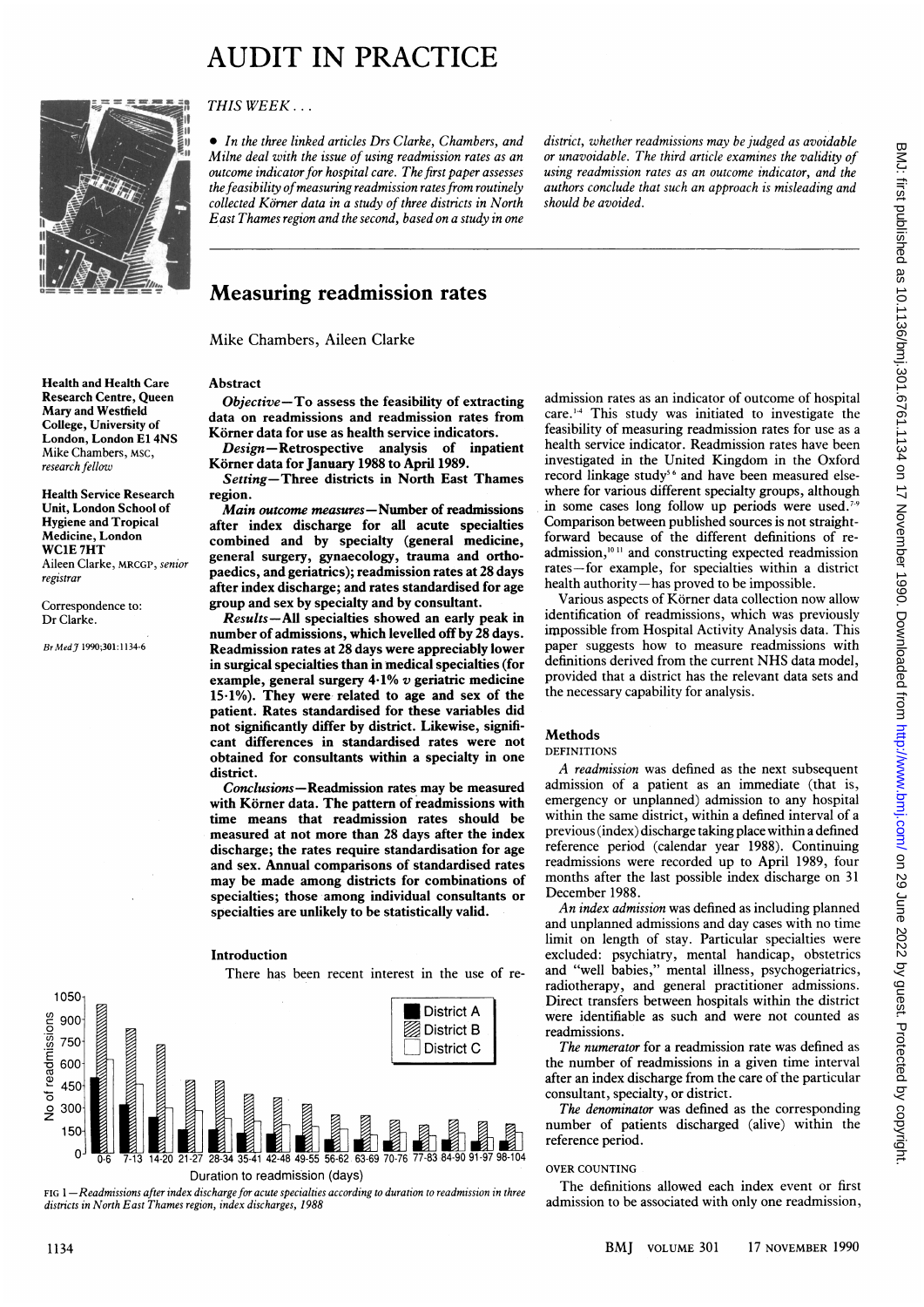

Duration to readmission (days) FIG 3-Readmissions after index discharge in gynaecology

and this removes the effects of over counting. (Without this restriction if a patient was admitted three times in the reference period, with consecutive admission and discharge dates A-a, B-b, C-c respectively, he or she might seem to have had three readmissions (a-B, b-C, and a-C), although in fact only the first two should be counted.)

The definitions allowed for a readmission in its turn to become an index event with a subsequent readmission. Planned readmissions were excluded from the definition as they result from a plan of care rather than from any deficit in the care delivered in the first admission.

#### **EXCLUSIONS**

Present Körner systems do not enable the numerator to include readmissions to a district other than to that of the index discharge. (Record linkage, for example, using the NHS number as currently planned,' would allow for adjustment for this cross boundary flow between districts.) Deaths outside hospital soon after discharge are not recorded and could not be excluded from the denominator.





#### DATA RETRIEVAL AND ANALYSIS

Regionally stored inpatient Körner data covering the period January 1988 to April 1989 were analysed. The above definitions were used to identify readmissions and readmission rates by age and sex and to examine directly standardised readmission rates by time after index discharge for three districts in North East Thames for all acute specialties combined, for several individual specialties (general medicine, general surgery, gynaecology, trauma and orthopaedics, and geriatrics), and for individual consultants in one specialty in one district. The relevant total index discharges were used as the standard population in each case; 95% confidence intervals were calculated for directly standardised rates.

#### Results-and discussion

Figure <sup>1</sup> shows the pattern of readmissions with time after index discharge in the three districts for all acute specialties. (Actual numbers are used so that the height of each bar depends on annual throughput in the different districts and specialties.) Figures 2 and 3 show the contrasting patterns for general medicine and gynaecology respectively. Figure 4 shows readmission rates at 28 days by age group and sex for all acute specialties and districts combined. Figure 5 shows the rates by specialty for each of the districts.



FIG  $5 - Readmission$  rates at 28 days for each district by individual specialty and all specialties combined, index discharges, 1988

Figure 6 illustrates district comparisons of readmission rates directly standardised for age group and sex for each specialty. (Specialties cannot be directly compared in this graph as a different standard was used for each.) The table shows the standardised rates for individual consultants in general surgery in one district.

Readmission rates are measurable with routinely collected health service data provided that both a unique districtwide patient identification number and a flexible database are available.

There was a pattern in the number of readmissions occurring over time after index discharge, which was specific to different specialties. Medical specialties had a relatively low early peak and a higher background level whereas surgical specialties had a more pronounced early peak and a relatively low background level (figs 2 and 3). All showed an early excess of readmissions within 28 days after index discharge, which gradually decayed to <sup>a</sup> background level. The pattern supported using a readmission rate at 28 days for comparisons. The readmission rate was related to age and sex of the patients. Differences might be expected in admission thresholds for different age groups and sexes, but the differences in readmission